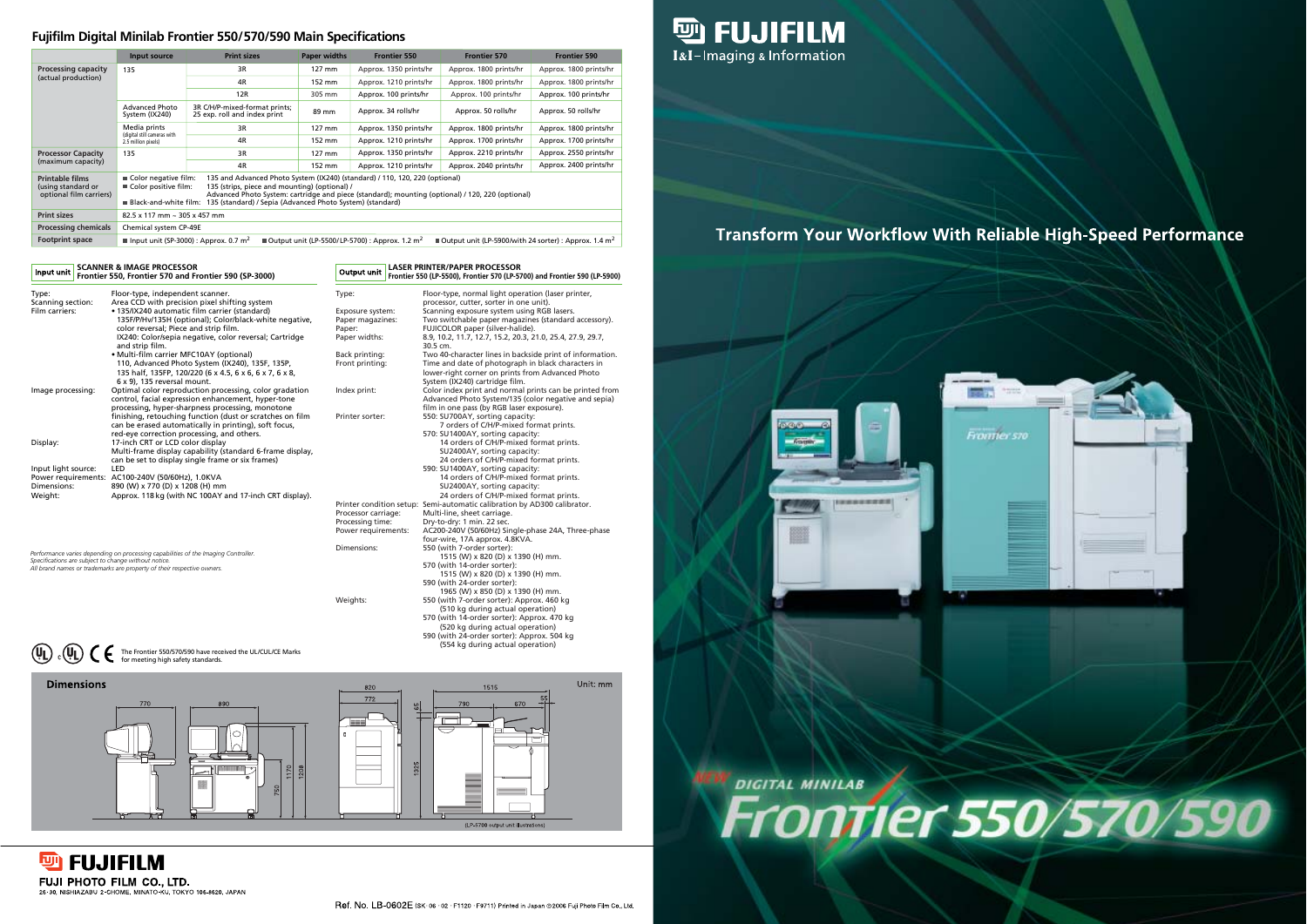Next-generation standard Digital Minilab Frontier features sophisticated functions and state-of-the-art technology. High-capacity output of 1,800 prints (4R size) per hour.





# Frontier takes your business to a higher plane, boosts customer satisfaction

The next-generation Digital Minilab Frontier 550/570/590 models set a new standard for high-speed processing, without sacrificing the print quality that customers have come to expect from Frontier. A high-speed laser exposure system and Fujifilm's proprietary Image Intelligence image processing produce exceptional high-quality, high-resolution prints with pure, vivid colors. Expandable to handle a wide variety of digital media, these next-generation Frontier models are simple to operate, even for inexperienced staff, and feature space-saving stylish designs that can be accommodated in any floor space. In combination with Fujifilm's proprietary paper and chemicals, the new Frontier models make it possible to offer speedy "Prints in Minutes" service. That means more satisfied customers coming more often to your store.



| Processing capacity (actual production) |                     |
|-----------------------------------------|---------------------|
| 1,210 prints/hour(4R size)              |                     |
| Single-order processing time            | Footprint (output u |

 $1.2<sub>m²</sub>$ 

| <b>DIGITAL MINILAB</b><br>Frontier 570                                  |                         |                                                                     | <b>Standard</b><br>model |
|-------------------------------------------------------------------------|-------------------------|---------------------------------------------------------------------|--------------------------|
| Processing capacity (actual production)<br>$1,800$ prints/hour(4R size) |                         | Processor capacity (maximum capacity)<br>2,040 prints/hour(4R size) |                          |
| Single-order processing time                                            | Footprint (output unit) | Print sorter                                                        | Power consumption        |
| $2'$ $28''$ (24 prints/4R size)                                         | 1.2 <sub>m²</sub>       | 14 orders                                                           | $306$ <sub>kWh</sub>     |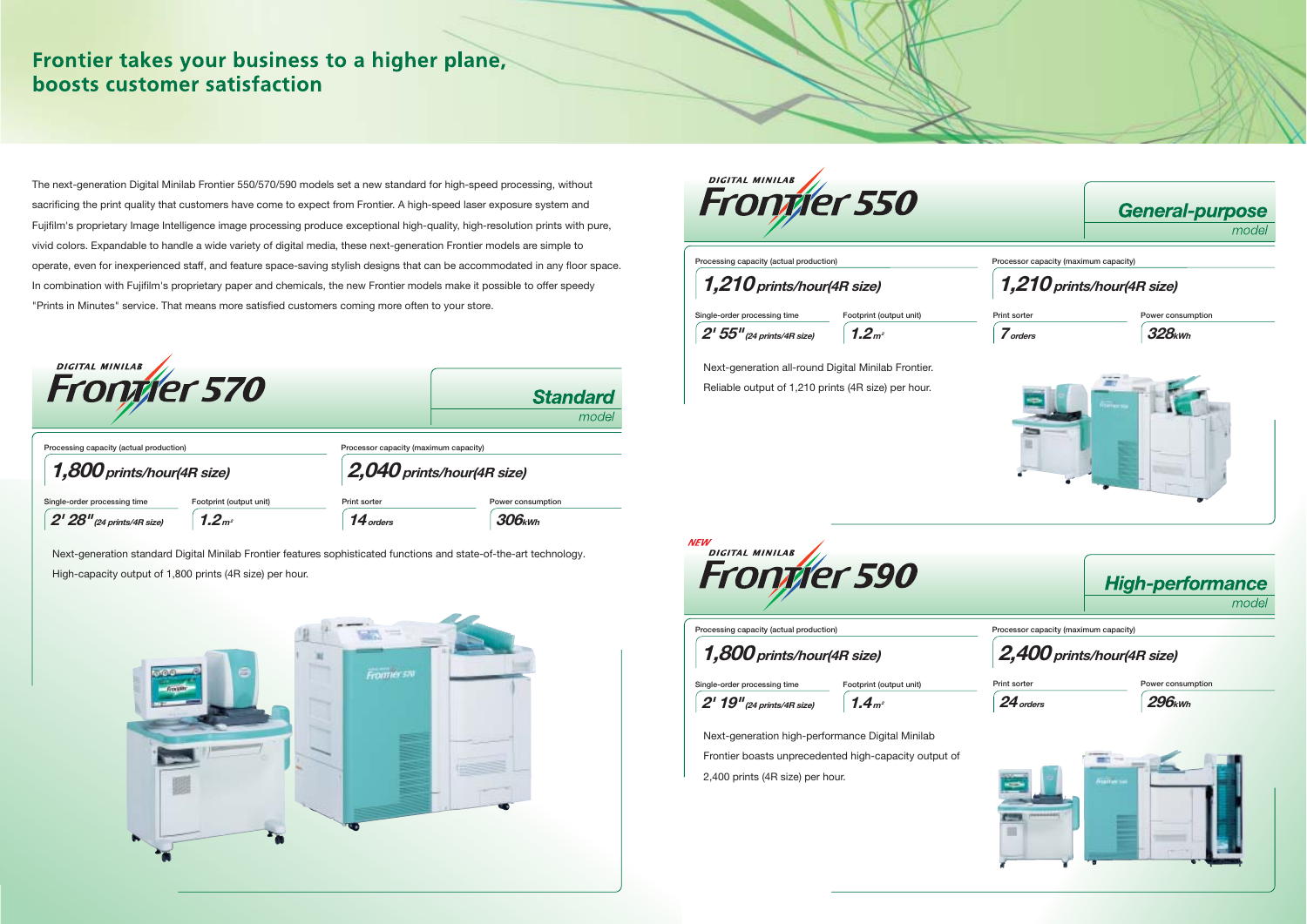**B14 C14**







The Frontier 550/570/590 deliver the highest processing speed (for a single order\*) ever offered by a Frontier minilab. Give your customers the instant gratification of receiving beautiful, full-quality prints in a matter of minutes. In addition, the Frontier 550/570/590 make significant leaps in throughput capacity, meaning you'll be able to handle more business in general and offer better and faster service during peak hours of customer demand. *\* 24 prints, 4R size per order*

The Digital Photo Center supports your store operations by dealing with the ever-increasing number of digital media and digital camera orders. With its fast touch-panel entry system, customers can easily enter orders by themselves. And because your staff don't have to attend to customer orders, they'll have extra time to perform other tasks.

**Speedy handling of digital camera orders with Digital Photo Center**

This function corrects for scratches and dust on both the emulsion layer and the film base of the original film using infrared detection and image extrapolation algorithms. Using "Image Intelligence" technology, it automatically corrects the image by extrapolating image data from the surrounding area.

# **Automatic scratch and dust elimination (standard)**



Fujifilm's nearly seven decades of accumulated knowledge have gone into the extensive array of digital image-processing software incorporated in the Frontier 550/570/590. "Image Intelligence" automatically compensates for poor lighting and other problematic conditions, and it also makes skin tones more natural and facial expressions more distinct. And since photo image correction is automatic, processing time is reduced and more incoming orders can be processed.



**CP-49E chemical system** The CP-49E chemical system guarantees time-saving efficiency. One-touch chemical mixing provides<br>simple, clean and safe processing.

rontier 570

# **"Image Intelligence" – improved image quality delivered quickly and automatically**

Strongly recommended as the optimum color print paper for the Frontier 550/570/590, Fujicolor Crystal Archive Paper Type II paper offers faster results along with superior print quality. **Fujicolor Crystal Archive Paper Type II**



The Frontier 550/570/590 are set up to produce large-size prints used by professional photographers – up to 12x18 inches – enabling you to offer services to this segment of the market. Even at large dimensions, the prints have beautiful image quality and crisp, clear resolution.

# **Large 12-inch-wide prints**

Various optional software packages give you outstanding flexibility in the menu of services you offer your customers.

# **Specialty formats and special services**

Red-eye correction is now fully automated, so there's no need to halt the production flow to make manual selections or adjustments. Sophisticated image algorithms read every single frame as it's being processed, and distinguish precisely between human faces and other visual subject matter, correcting

only the human faces with red-eyes. **Full Automatic Red-eye Correction (optional)**



Take full advantage of Fujifilm's promotional tools to publicize Full Automatic Red-eye Correction.





#### **Digital camera print service**

Digital camera photo images in various file formats can be input directly from a variety of camera storage media and computer storage media.



high-quality ID photos from either ordinary film or digital sources. Automatic sizing and trim functions will adjust the relative size of the face in the final photo to meet preset specifications.





#### **Frontier 550/570/590 with high-speed processing technology**

Starting with the high-speed, high-precision scanner, the Frontier 550/570/590 have been engineered for greater productivity. Other elements include the high-speed conveyor belt, the highly efficient multi-path



chemical processing system, and the fast yet energyefficient drying system. Sharp, high-resolution images and pure, vivid colors are provided by the Fujifilm-developed high-speed laser exposure unit.



Fujifilm's proprietary image-development technologies make the difference in processing speed.



# **Speedy "Prints in Minutes" service significantly cuts your customers' waiting time Beautiful prints with minimal effort**